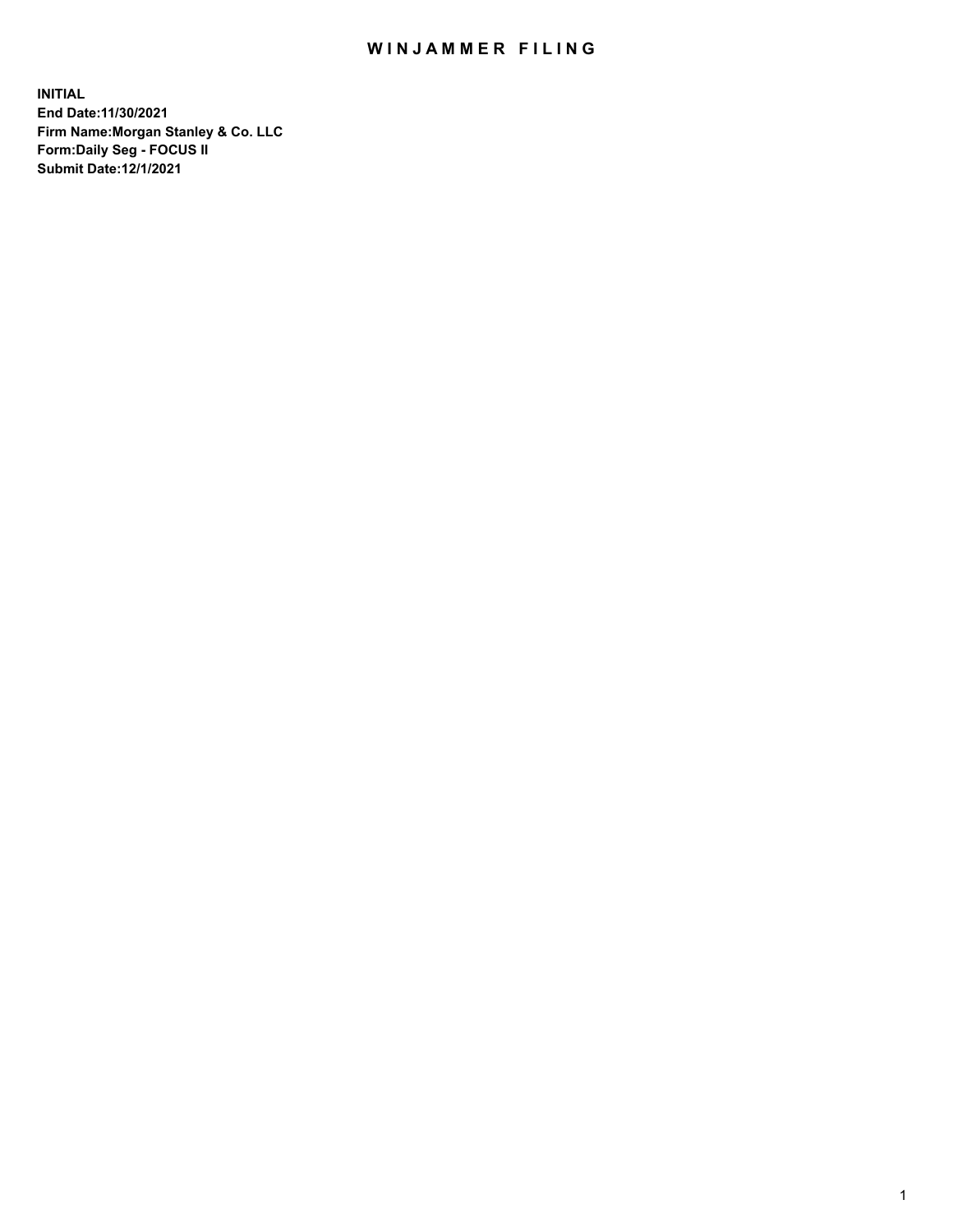**INITIAL End Date:11/30/2021 Firm Name:Morgan Stanley & Co. LLC Form:Daily Seg - FOCUS II Submit Date:12/1/2021 Daily Segregation - Cover Page**

| Name of Company                                                                                                                                                                                                                                                                                                                | <b>Morgan Stanley &amp; Co. LLC</b>                    |
|--------------------------------------------------------------------------------------------------------------------------------------------------------------------------------------------------------------------------------------------------------------------------------------------------------------------------------|--------------------------------------------------------|
| <b>Contact Name</b>                                                                                                                                                                                                                                                                                                            | <b>Ikram Shah</b>                                      |
| <b>Contact Phone Number</b>                                                                                                                                                                                                                                                                                                    | 212-276-0963                                           |
| <b>Contact Email Address</b>                                                                                                                                                                                                                                                                                                   | Ikram.shah@morganstanley.com                           |
| FCM's Customer Segregated Funds Residual Interest Target (choose one):<br>a. Minimum dollar amount: ; or<br>b. Minimum percentage of customer segregated funds required:% ; or<br>c. Dollar amount range between: and; or<br>d. Percentage range of customer segregated funds required between:% and%.                         | 235,000,000<br><u>0</u><br>0 Q<br>0 Q                  |
| FCM's Customer Secured Amount Funds Residual Interest Target (choose one):<br>a. Minimum dollar amount: ; or<br>b. Minimum percentage of customer secured funds required:% ; or<br>c. Dollar amount range between: and; or<br>d. Percentage range of customer secured funds required between: % and %.                         | 140,000,000<br><u>0</u><br><u>00</u><br>0 <sub>0</sub> |
| FCM's Cleared Swaps Customer Collateral Residual Interest Target (choose one):<br>a. Minimum dollar amount: ; or<br>b. Minimum percentage of cleared swaps customer collateral required:% ; or<br>c. Dollar amount range between: and; or<br>d. Percentage range of cleared swaps customer collateral required between:% and%. | 92,000,000<br><u>0</u><br>0 Q<br>00                    |

Attach supporting documents CH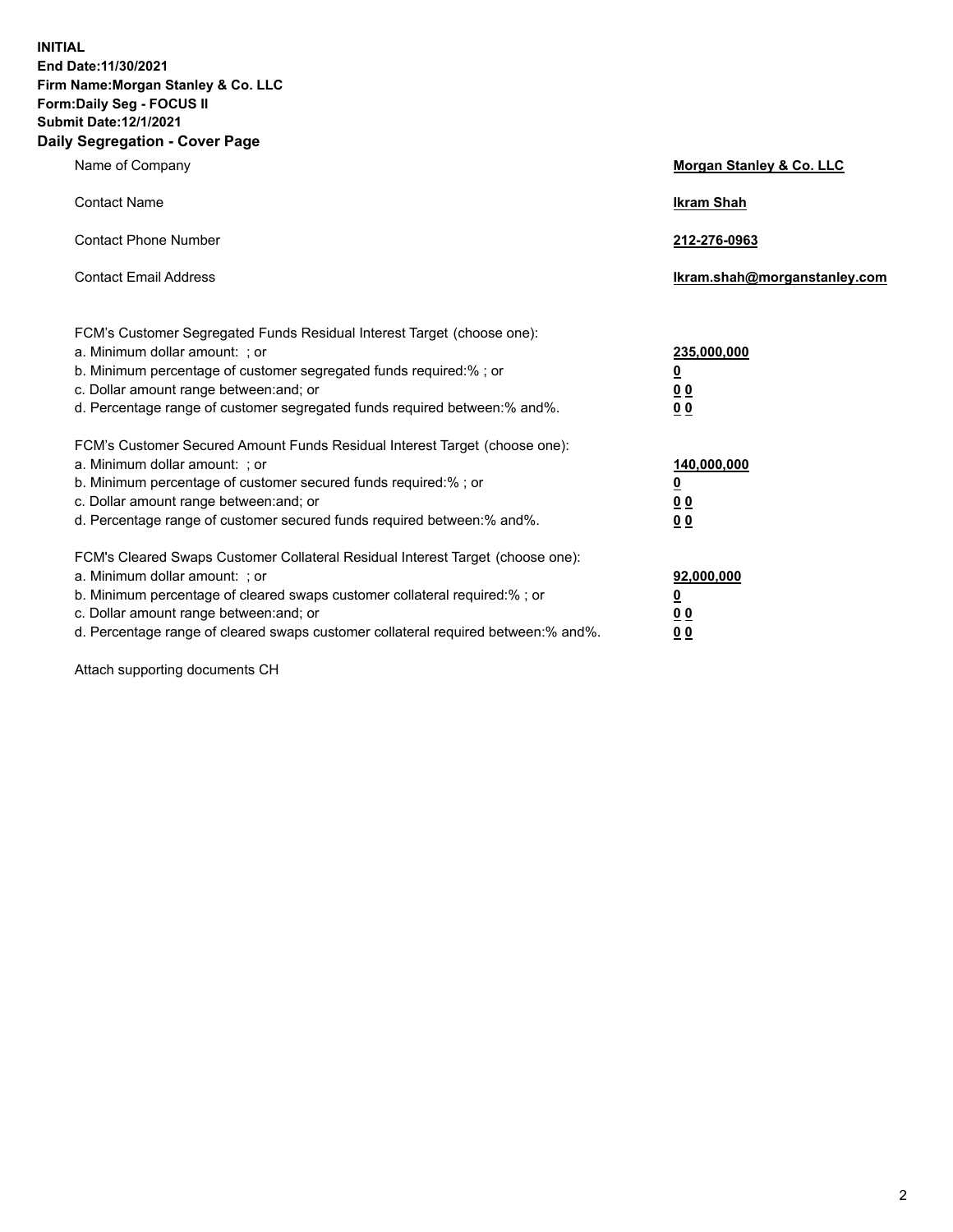## **INITIAL End Date:11/30/2021 Firm Name:Morgan Stanley & Co. LLC Form:Daily Seg - FOCUS II Submit Date:12/1/2021 Daily Segregation - Secured Amounts** Foreign Futures and Foreign Options Secured Amounts

Amount required to be set aside pursuant to law, rule or regulation of a foreign government or a rule of a self-regulatory organization authorized thereunder 1. Net ledger balance - Foreign Futures and Foreign Option Trading - All Customers A. Cash **5,989,838,882** [7315] B. Securities (at market) **1,724,338,690** [7317] 2. Net unrealized profit (loss) in open futures contracts traded on a foreign board of trade **-823,201,918** [7325] 3. Exchange traded options a. Market value of open option contracts purchased on a foreign board of trade **32,878,867** [7335] b. Market value of open contracts granted (sold) on a foreign board of trade **-21,521,672** [7337] 4. Net equity (deficit) (add lines 1. 2. and 3.) **6,902,332,849** [7345] 5. Account liquidating to a deficit and account with a debit balances - gross amount **58,511,143** [7351] Less: amount offset by customer owned securities **-55,126,433** [7352] **3,384,710** 6. Amount required to be set aside as the secured amount - Net Liquidating Equity Method (add lines 4 and 5) 7. Greater of amount required to be set aside pursuant to foreign jurisdiction (above) or line 6. FUNDS DEPOSITED IN SEPARATE REGULATION 30.7 ACCOUNTS 1. Cash in banks A. Banks located in the United States **578,609,504** [7500] B. Other banks qualified under Regulation 30.7 **328,297,119** [7520] **906,906,623** 2. Securities A. In safekeeping with banks located in the United States **455,582,599** [7540] B. In safekeeping with other banks qualified under Regulation 30.7 **76,343,091** [7560] **531,925,690** 3. Equities with registered futures commission merchants A. Cash **8,873,933** [7580] B. Securities **0** [7590] C. Unrealized gain (loss) on open futures contracts **-2,162,150** [7600] D. Value of long option contracts **0** [7610] E. Value of short option contracts **0** [7615] **6,711,783** [7620] 4. Amounts held by clearing organizations of foreign boards of trade A. Cash **0** [7640] B. Securities **0** [7650] C. Amount due to (from) clearing organization - daily variation **0** [7660] D. Value of long option contracts **0** [7670] E. Value of short option contracts **0** [7675] **0** [7680]

5. Amounts held by members of foreign boards of trade

- 
- C. Unrealized gain (loss) on open futures contracts **-821,039,767** [7720]
- D. Value of long option contracts **32,878,867** [7730]
- 
- 6. Amounts with other depositories designated by a foreign board of trade **0** [7760]
- 7. Segregated funds on hand **0** [7765]
- 8. Total funds in separate section 30.7 accounts **7,122,434,422** [7770]
- 9. Excess (deficiency) Set Aside for Secured Amount (subtract line 7 Secured Statement Page 1 from Line 8)
- 10. Management Target Amount for Excess funds in separate section 30.7 accounts **140,000,000** [7780]
- 11. Excess (deficiency) funds in separate 30.7 accounts over (under) Management Target **76,716,863** [7785]

**0** [7305]

[7354] **6,905,717,559** [7355]

**6,905,717,559** [7360]

[7530]

[7570]

 A. Cash **5,294,159,897** [7700] B. Securities **1,192,413,001** [7710] E. Value of short option contracts **-21,521,672** [7735] **5,676,890,326** [7740] **216,716,863** [7380]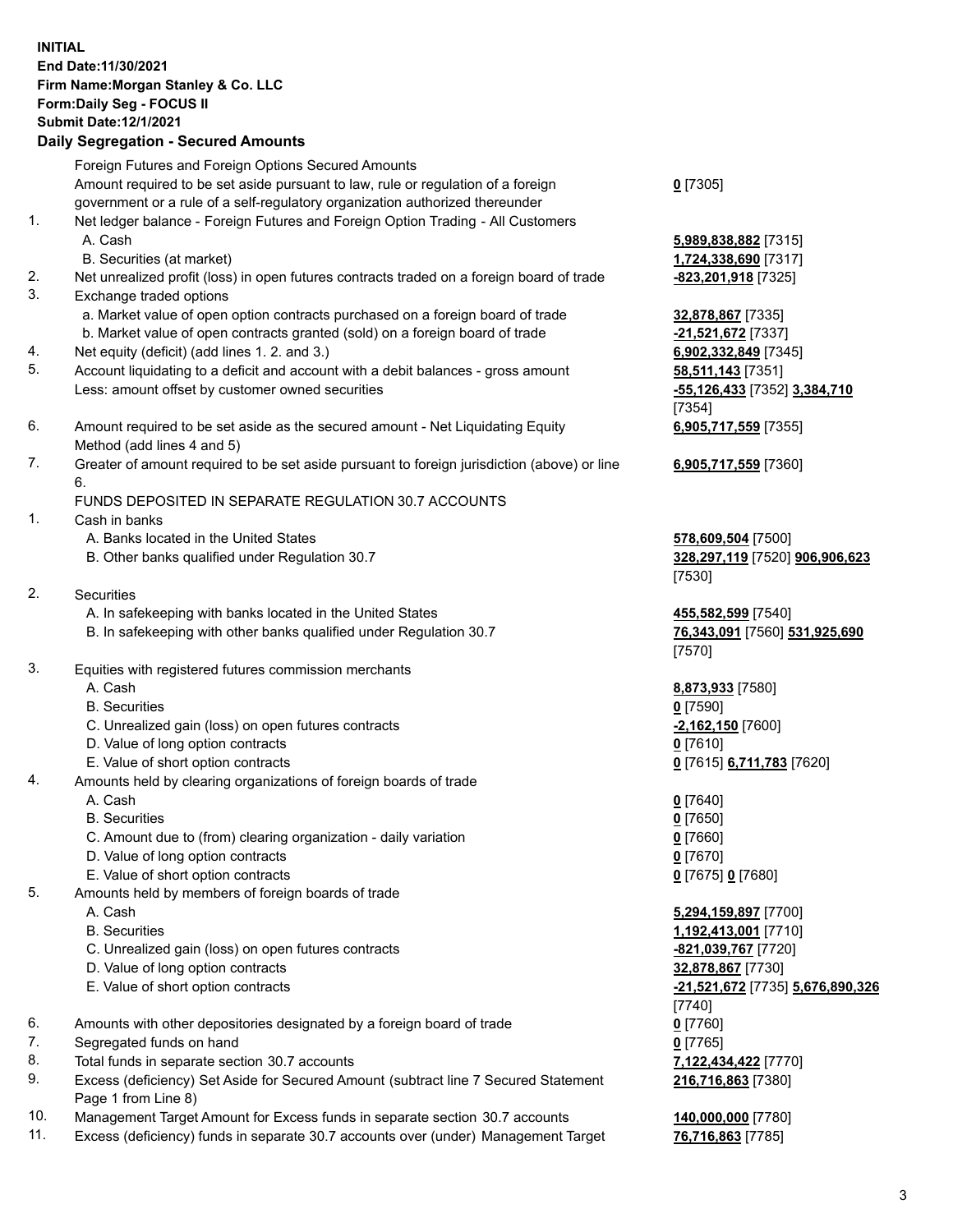**INITIAL End Date:11/30/2021 Firm Name:Morgan Stanley & Co. LLC Form:Daily Seg - FOCUS II Submit Date:12/1/2021 Daily Segregation - Segregation Statement** SEGREGATION REQUIREMENTS(Section 4d(2) of the CEAct) 1. Net ledger balance A. Cash **16,188,267,956** [7010] B. Securities (at market) **7,676,982,339** [7020] 2. Net unrealized profit (loss) in open futures contracts traded on a contract market **79,034,138** [7030] 3. Exchange traded options A. Add market value of open option contracts purchased on a contract market **1,203,700,376** [7032] B. Deduct market value of open option contracts granted (sold) on a contract market **-832,609,624** [7033] 4. Net equity (deficit) (add lines 1, 2 and 3) **24,315,375,185** [7040] 5. Accounts liquidating to a deficit and accounts with debit balances - gross amount **711,016,864** [7045] Less: amount offset by customer securities **-707,355,037** [7047] **3,661,827** [7050] 6. Amount required to be segregated (add lines 4 and 5) **24,319,037,012** [7060] FUNDS IN SEGREGATED ACCOUNTS 7. Deposited in segregated funds bank accounts A. Cash **1,729,656,923** [7070] B. Securities representing investments of customers' funds (at market) **0** [7080] C. Securities held for particular customers or option customers in lieu of cash (at market) **3,197,793,071** [7090] 8. Margins on deposit with derivatives clearing organizations of contract markets A. Cash **14,808,558,599** [7100] B. Securities representing investments of customers' funds (at market) **0** [7110] C. Securities held for particular customers or option customers in lieu of cash (at market) **4,329,692,281** [7120] 9. Net settlement from (to) derivatives clearing organizations of contract markets **115,533,142** [7130] 10. Exchange traded options A. Value of open long option contracts **1,203,700,376** [7132] B. Value of open short option contracts **-832,609,624** [7133] 11. Net equities with other FCMs A. Net liquidating equity **4,081,610** [7140] B. Securities representing investments of customers' funds (at market) **0** [7160] C. Securities held for particular customers or option customers in lieu of cash (at market) **0** [7170] 12. Segregated funds on hand **149,496,987** [7150] 13. Total amount in segregation (add lines 7 through 12) **24,705,903,365** [7180] 14. Excess (deficiency) funds in segregation (subtract line 6 from line 13) **386,866,353** [7190] 15. Management Target Amount for Excess funds in segregation **235,000,000** [7194]

16. Excess (deficiency) funds in segregation over (under) Management Target Amount Excess

**151,866,353** [7198]